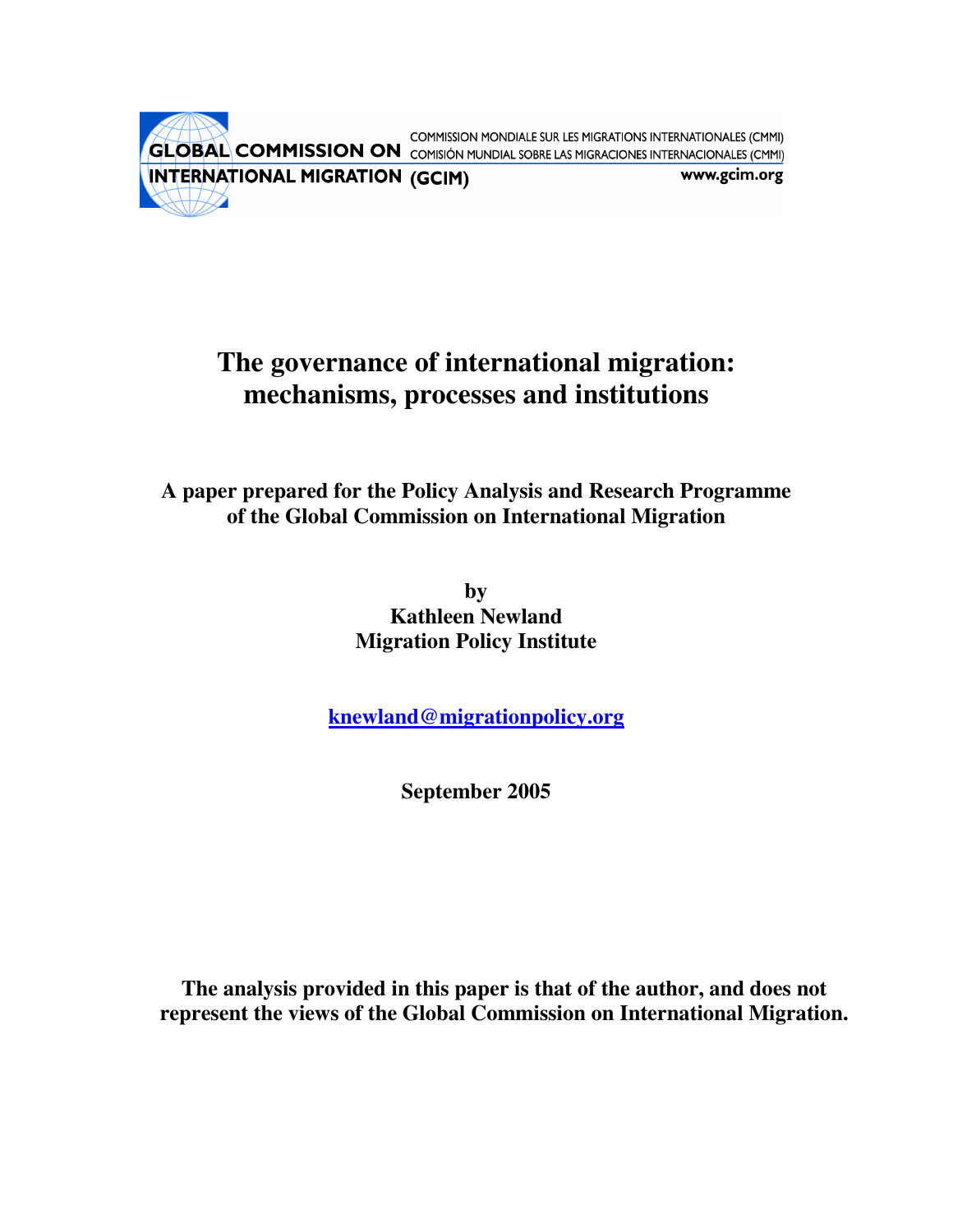## **Introduction**

Ten years ago, the Programme of Action formulated for the 1994 International Conference on Population and Development (ICPD) included a chapter on international migration. Balanced, realistic and far-reaching, it was endorsed by 160 governments and then more or less ignored in practice. Repeated calls for an UN conference dedicated to migration were rejected by the major migrant-receiving countries (many of which are also the major funders of UN conferences), who feared a bruising North-South confrontation over issues of access to their territories and labor markets. Despite the growing concern that migration was escaping the control of even the most capable governments, the sensible recommendations of the ICPD fell on deaf ears. Global governance of international migration, as in a number of other policy arenas (the international flow of information, development, environmental protection) was seen as an intrusion on national sovereignty.

For most of the decade of the 1990s, international migration, excepting only refugee flows, was all but invisible on the global policy agenda. A treaty on the rights of migrant workers was passed by the General Assembly in 1990 but languished without the 20 ratifications needed to come into force. No UN agency had migrants or migration processes as priorities —not even the International Labor Organization, with its historic mandate for the protection of migrant workers going back to 1919. The International Organization for Migration (IOM), outside the UN system, was held to a fairly narrow portfolio of service-provision by its member states.

All this changed quite suddenly around the turn of the millennium. Suddenly, migration was everywhere one looked in the UN system and beyond. Between 1999 and 2004 the following actions were initiated:

- The 53-member UN Commission on Human Rights appointed a Special Rapporteur on the Human Rights of Migrants.
- The Division for the Advancement of Women decided to make migration the theme of its 10-year review of the Beijing World Conference on Women and Development.
- The UN High Commissioner for Refugees (UNHCR), normally strict in its focus on refugees, put the 'asylum-migration nexus' on its priority 'Convention Plus' agenda.
- The ILO made migration the theme of the 2004 International Labor Conference.
- The Migrant Workers Convention drew its  $20<sup>th</sup>$  ratification and came into force in July 2003, triggering the creation of a treaty monitoring body serviced by the Office of the UN High Commissioner for Human Rights.
- The Doha round of trade negotiations under the World Trade Organization (WTO) took up the issue of trade in services, which in many cases involves the movement of the human providers of those services—'natural persons' in trade argot—and found itself in the thick of the migration debate.
- The Bretton Woods institutions (especially the World Bank) and several of the multilateral regional development banks, discovered that migrant remittances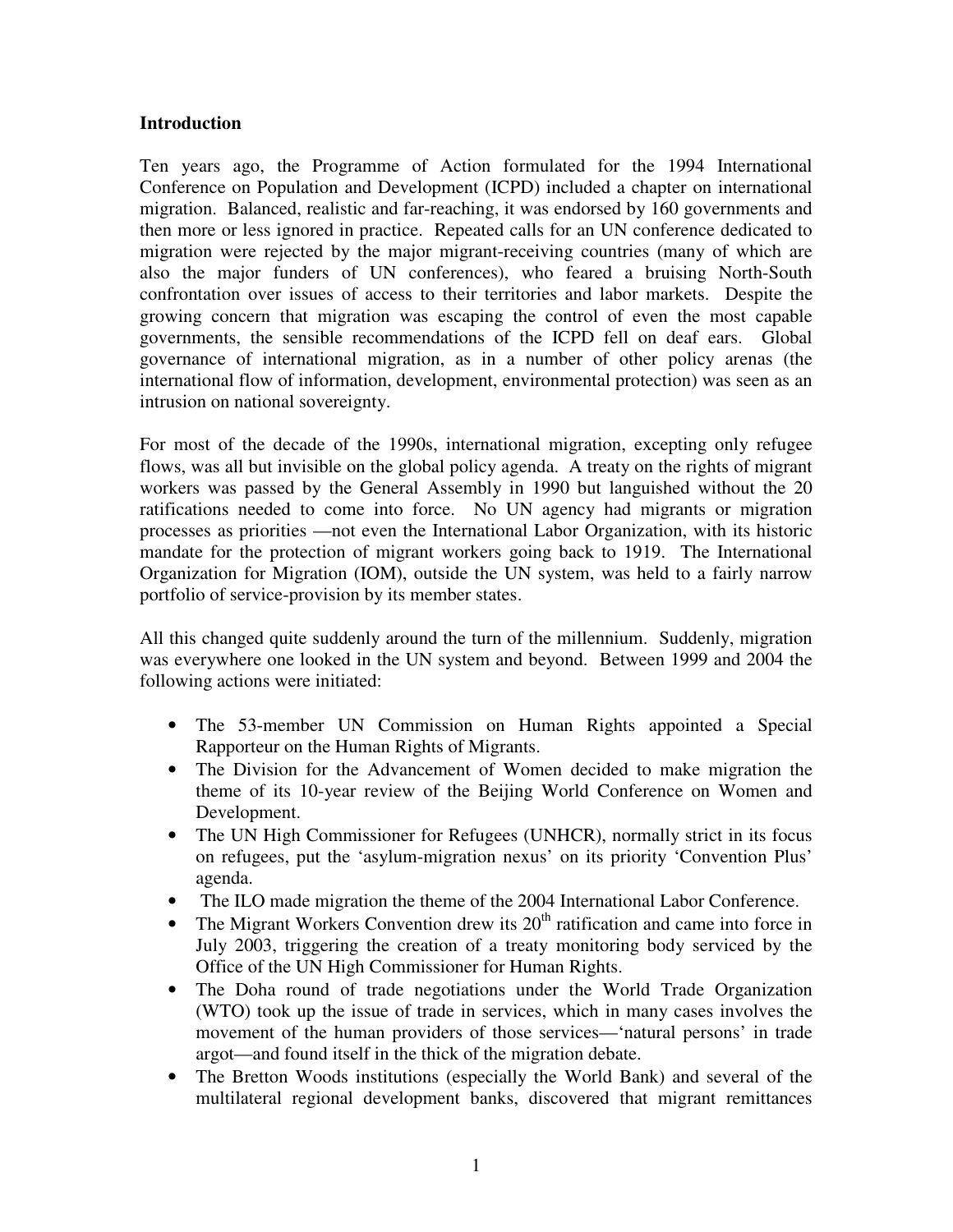surpassed the world total of official development assistance and started to gear up a research effort to suggest how these flows of funds might have a stronger impact on development.

• The UN General Assembly decided to hold a High Level Dialogue on migration and development in a special session in 2006.

The IOM, under new leadership, began to expand its range into international migration management. At the  $50<sup>th</sup>$  anniversary meeting of its governing council in 2001, the IOM established an 'International Dialogue on Migration' through which it aimed 'to contribute to a better understanding of migration and to strengthen cooperative mechanisms between governments to comprehensively and effectively address migration issues. ' It also created a Migration Policy and Research Program to strengthen its capacity in migration management. At the  $88<sup>th</sup>$  session of it governing Council in 2004, it articulated an ambitious set of revised objectives for the organization which would take it into a much broader range of activities if its member states would provide the endorsement—and, more importantly, the resources—to realize these objectives.

In this same period, a number of initiatives sprang up outside the UN system. Of particular note are the Berne Initiative, started by the Swiss government in 2001, and the Hague Process, launched by the Society for International Development of the Netherlands in 1999. Berne fostered a far-reaching discussion among states on migration management, while the Hague process drew in a wide range of civil society actors to a positive debate on migration and refugee movements.

In part triggering and in part responding to this storm of interest in international migration policy, UN Secretary-General Kofi Annan included, in his 2002 proposals for strengthening the United Nations Organization, the need to 'to take a more comprehensive look at the various dimensions of the migration issue...'<sup>1</sup> To that end, he established a working group on migration in his office in 2002, convened by Assistant Secretary-General Michael Doyle. Its mandate was to explore how the UN could provide leadership and a framework for cooperation among its member states on this increasingly high-profile and often divisive issue. The report emanating from that group, which became known as the 'Doyle Report', suggested that further and deeper analysis of the question was urgently needed. The Secretary-General called for the creation of an independent Commission to 'make recommendations on how to strengthen national, regional, and global governance of international migration'. This paper is part of the effort of the Global Commission on International Migration (GCIM) to address that element of its mandate.

The paper discusses two contrasting concepts of international governance and how they apply to international migration. The roles of the major international institutions and programs involved in international migration are summarized. The paper then analyzes the value and likely impact of global processes that are currently underway in various international institutions and ad hoc forums. It goes on to assess some of the specific proposals for new institutional arrangements for governance of international migration.

 $\overline{a}$ <sup>1</sup> Report of the Secretary-General, A/57/387, 2002.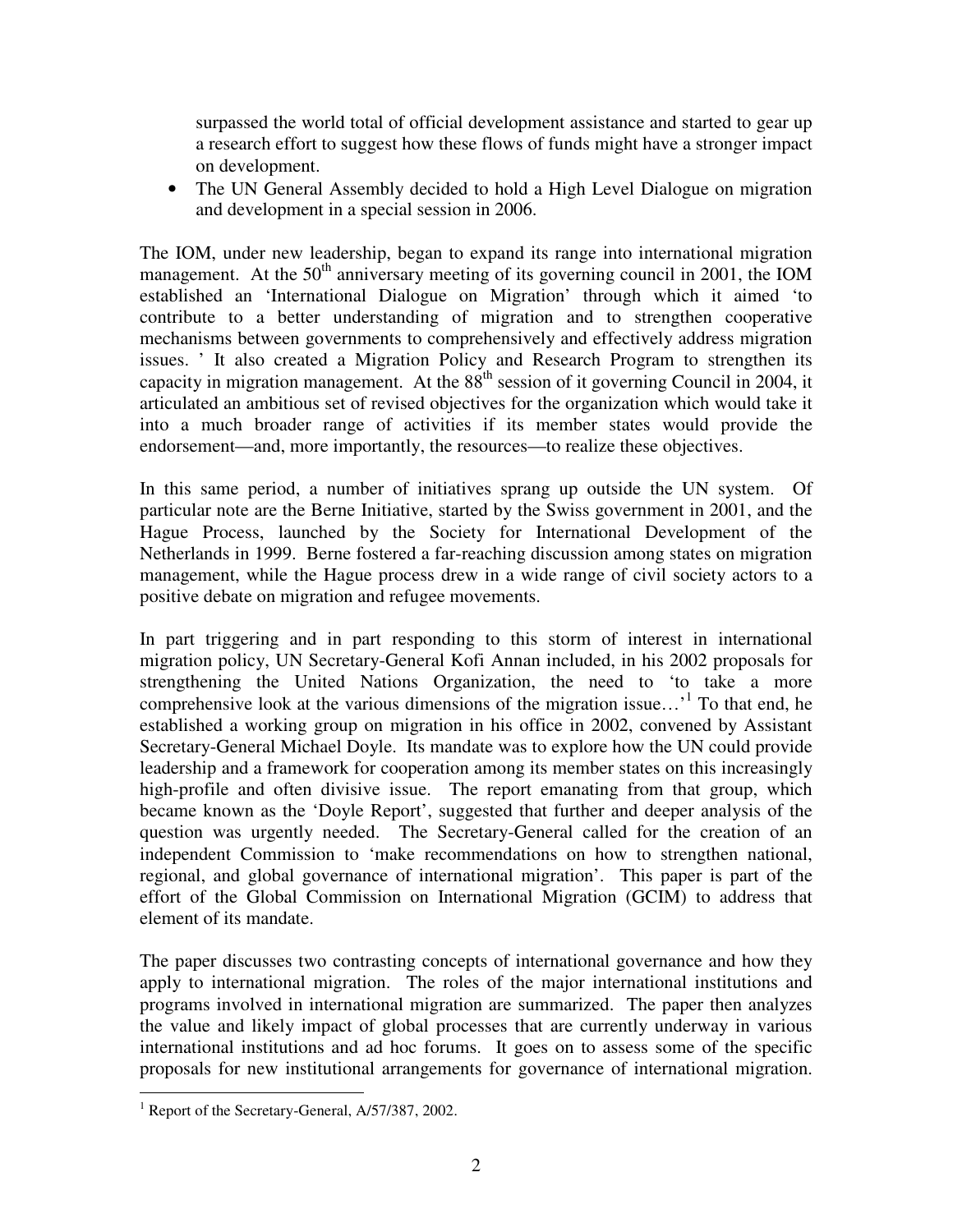Taking account of the current and evolving legal and normative frameworks, it also presents some policy options for governance of international migration, taking into account their political viability, financial realism, and the capacity of states to implement them. It then offers some broader conclusions about howto think about the governance of international migration.

## **What kind of international governance of migration?**

Global governance can be either top-down or bottom-up. Supra-national governance comes from the top: governments cede some part of their sovereignty to a higher level of authority, which 'governs' their actions in a manner analogous to the way that a federal authority governs its component states, provinces, *lander* or cantons.

That is, the supranational authority makes rules, constrains actions, monitors compliance and sanctions defiance. The principle of subsidiarity (decisions are to be made at the lowest level possible and the highest level necessary to be effective) may limit its scope, but within the acknowledged areas of its authority, the supranational institution trumps national sovereignty.

National governments have been extremely reluctant to relinquish formal regulatory authority over migration to a global supra-national authority, or even to discuss common principles for international cooperation beyond a (usually) fairly low common denominator at the regional level (the EU, as indicated below, being an exception). This unwillingness is ironic, in that states have never had full sovereign control over migration and have lost much of what little they had in the era of globalization. Employers, smugglers, migrant networks, agents, and individual migrants continue to defy national policies on admission, egress, and employment as well as length and terms of stay. Governments have won many battles against unauthorized migration, but they are, by and large, losing the war for control over who enters, leaves, and remains in their territories.

Despite states' reluctance, to many observers the global nature of migration forces and the inability of national policies to manage them effectively cry out for a global authority. Professor Jagdish Bhagwati of Columbia University has long argued on economic grounds for the creation of a World Migration Organization analogous to the World Trade Organization.<sup>2</sup> The late legal scholar Arthur Helton echoed his view on normative grounds, writing that 'the fragmented and uncoordinated policy environment relating to international population movements feed friction and fears…. Achieving a comprehensive policy relating to the international movement of people would require new international institutional arrangements capable of serious research leading to the generation of norms in this field—a World Migration Organisation…. The ultimate objective for a WMO would be to make and arbitrate global migration policy.<sup>3</sup>

 2 See Jagdish N. Bhagwati, 'Borders beyond Control', Foreign Affairs, Jan-Feb. 2003.

 $3$  Arthur C. Helton, 'People movement: the need for a World Migration Organisation', posted on www. openDemocracy. net, dated May 1, 2003.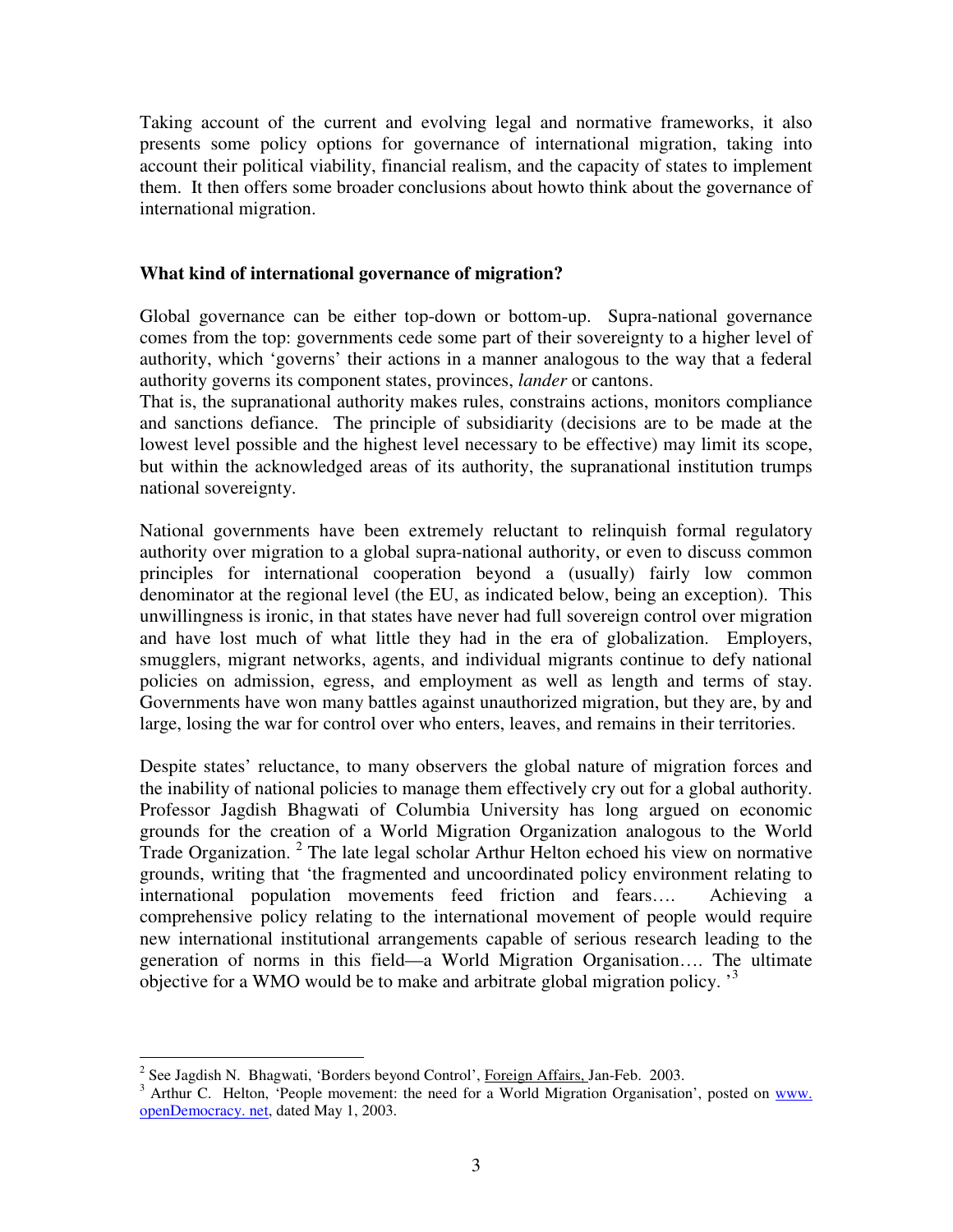It is difficult to see what would compel states to create a supranational authority to actually govern international migration in the foreseeable future. The small number of states that have been willing to ratify international legal instruments on migration speaks to the lack of consensus on a normative level. <sup>4</sup> The two ILO Conventions that deal explicitly with migrant workers, No. 97 of 1949 and No. 143 of 1975, have been ratified by 42 states and 18 states, respectively. The UN Convention on the Rights of Migrant Workers and their Families, which took 13 years to come into force, still has only 25 ratifications as of late 2004. Few states are willing to submit themselves to the requirements of the Treaties, including the rather cumbersome administrative and reporting requirements, which can be a particular burden to states with relatively weak administrative capacity. The normative content of the treaties is not necessarily the primary obstacle to all states—indeed, many major receiving countries in the West argue that migrants have stronger protections under their domestic laws than the treaties offer.

The substantial political obstacles to supra-national governance of migration are significant. Immigration, including *particularly* unauthorized immigration, plays an important role in maintaining competitiveness and labor-market flexibility; precisely because the unauthorized are not protected, they form a labor reserve that can be expelled from the labor market with fewer political and economic repercussions than when citizens lose their jobs. Promoting the rights of foreigners is in many countries unpopular with the citizen electorate. Even where the need for greater cooperation and coordination among states is acknowledged, supra-national organization is not seen by many states as the preferred avenue of international governance. An alternative to the top-down model is more promising.

International governance from the bottom up stitches together the common threads of governmental responsibilities for problem-solving purposes, often on the basis of intensive interactions among government officials (bureaucrats, regulators, legislators, judges) with similar functional portfolios. Anne Marie Slaughter of Princeton University describes these 'policy networks' as the building blocks of world order for the age of globalization. In this kind of governance, she says, 'the same officials who are judging, regulating, and legislating domestically are also reaching out to their foreign counterparts to help address the governance problems that arise when national actors and issue spill beyond their borders. Global governance, from this perspective, is not a matter of regulating states the way states regulate their citizens, but rather of addressing the issues and resolving the problems that result from citizens going global—from crime to commerce to civic engagement.<sup>5</sup> Formal, set, legally binding negotiated agreements are not the *modus operandi* of government networks. Rather, government officials continuously devise (and may revise) terms of agreement and are themselves responsible for implementing them. Coordinated solutions to common problems are sought through

<sup>&</sup>lt;sup>4</sup> An excellent analysis of the obstacles to ratification of the UN International Convention on the Protection of the Rights of All Migrant Workers and Members of their Families can be found in Antoine Pecoud and Paul de Guchteneire (UNESCO), 'Migration, human rights and the United Nations: an investigation into the low ratification record of the UN Migrant Workers Convention', Global Migration Perspectives, No. 3, October 2004, Global Commission on International Migration at www. gcim. org.

<sup>&</sup>lt;sup>5</sup> Anne Marie Slaughter, <u>A New World Order</u> (Princeton: Princeton University Press: Princeton, NJ, 2004), p. 16.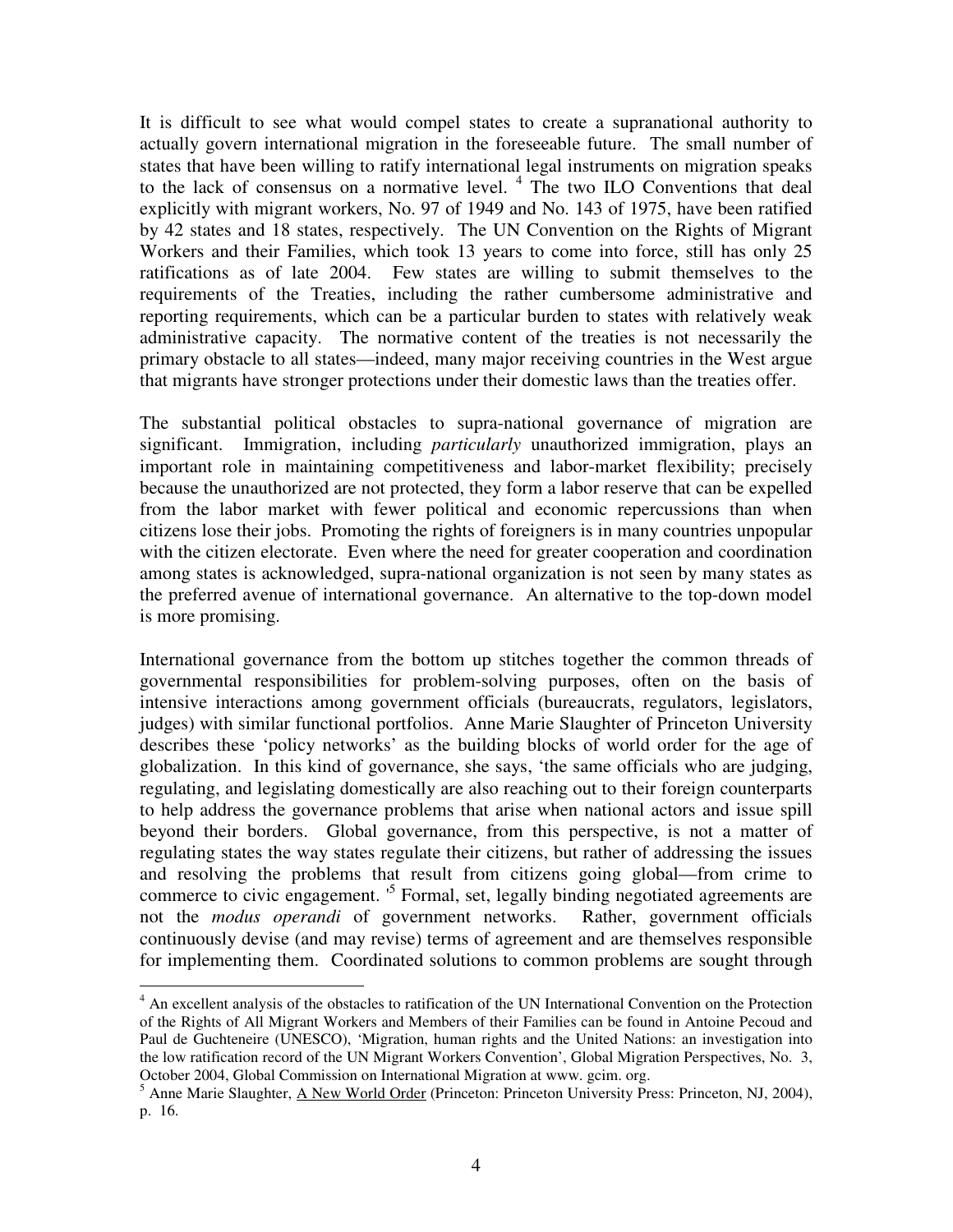constant exchange of information, the development of best practices, and the formulation of non-binding codes of conduct.

Slaughter points out that well-functioning government networks may decide to press for more formal, supranational organization, and that 'particular types of international organizations—secretariats, commissions, agencies—can evolve or be created largely to facilitate the work of horizontal government networks by collecting and disseminating needed information and performing other coordinating functions'. <sup>6</sup>

The European Union offers an example of government networks calling forth, over time, supranational institutions with legislative, judicial and executive responsibilities. The European Commission in the early days of the European Communities was chiefly a secretariat to intergovernmental meetings. As it grew in stature because of its expertise, both technical and political, the member states gave the Commission a seat at the negotiating table; then a right to co-initiate legislation; then the right of sole initiative. When the EU moves to majority voting, the Commission will behave very much like a supranational body. Nonetheless, ultimate decision-making power will still reside in the Council of Ministers, made up of heads of national governments, and in the functional Councils made up of ministers with corresponding portfolios. The EU is a highly evolved government network, in Slaughter's terms, and the European Commission has developed authority by serving its needs—not least in the development of a common migration and asylum policy.

Freedom of movement for workers from the member states within the EU was from the beginning a basic principle of the Common Market, established in the Treaty of Rome in 1957. Implemented gradually, it was fully realized for the original six member states by 1968. Members that joined later had to go through a transition period to reach the same privilege. Since 1993, freedom of movement has applied to all citizens, not only workers, for the 15 states that were members prior to 2004. Eight of the 10 new accession states (excepting Cyprus and Malta) will also go through a period of transition, to be reviewed in 2006. Until that time, access to the labor markets of the other member states will be regulated by national policies, including bilateral agreements. Free movement is expected to be in effect for workers of all the 25 by 2011.

Removal of internal border controls in the EU began in 1985 with the adoption of the Schengen Agreement. Controls had been removed among 13 of the 15 members (excepting Ireland and the United Kingdom) by 2001. With the removal of internal border controls, control of the EU external borders assumed great importance, as did the harmonization of member states' immigration and asylum policies; with free movement within the continental EU, anyone admitted to one of the 13 states would have easy access—physically if not legally—to all of the others. Thus, in 1999 at the EU Summit in Tampere, Finland, EU governments agreed to work toward a common policy on immigration and asylum, to be in place by 2004. The program called for greater attention to external border controls, as well as a higher level of cooperation with immigrants' countries of origin. While it may be said that the Tampere program has not been fully

<sup>6</sup> Ibid. p. 153.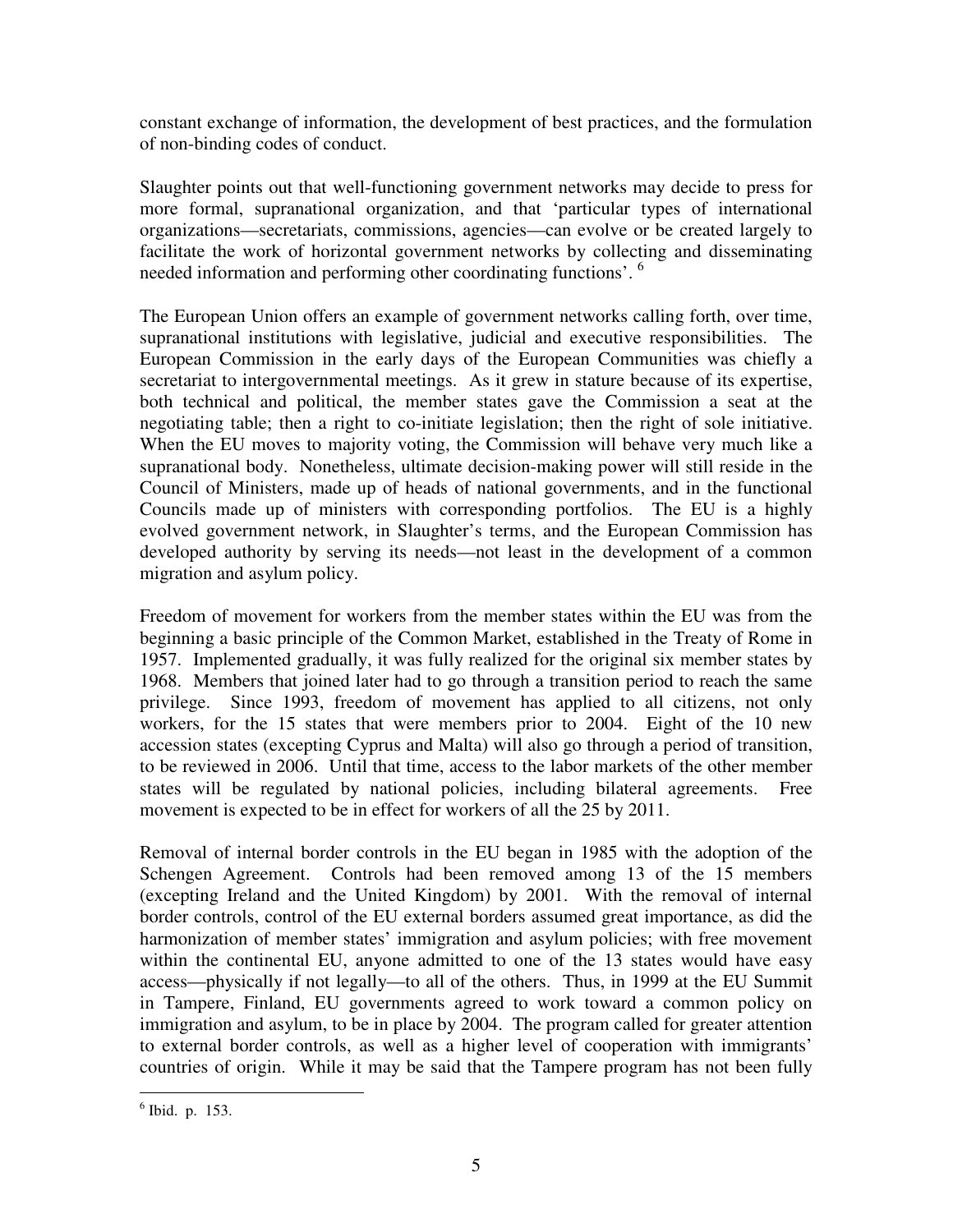realized by the end of 2004, considerable progress has been made. At the end of 2004, under the Dutch Presidency of the EU, member states were ready to adopt a staement of principles concerning migration.

The EU experience illustrates the power of government policy networks to expand the area of consensus over time through a functional approach to migration policy. A declaration of principles concerning migration was more than 35 years in coming after the Treaty of Rome; in the meantime, a capacity to solve real problems, while allowing members to opt out of provisions with which they were uncomfortable (as, for example, Britain and Ireland have done with the removal of internal border controls) has produced a high level of joint governance of migration issues. The member states have come to rely on the European Commission to formulate the solutions to problems, by drafting a number of directives which, once accepted by the Council, are binding on the member states. With respect to non-EU citizens (and citizens of eight of the accession countries for the time being), however, national governments continue to determine the levels of admissions and length of stay. Rather than starting from principles and trying to wrest sovereignty from reluctant governments through binding agreements, the EU migration policy has taken shape gradually in response to felt needs and converging objectives.

It is a cliché now to say that international migration has surpassed the ability of any one country to manage it unilaterally. This supplies a general motive for international cooperation around migration issues, but a broad consensus on the purposes of such cooperation has yet to coalesce. Discussions about international governance of migration thus have tended to focus on institutional architecture for cooperation and/or common underlying principles. In the absence of consensus, these are unproductive—or at least unnecessarily difficult—starting points. Insistence on the articulation of common principles is difficult when the interests of states in migration processes differ so starkly, threatening a very low common denominator or hollow commitments that will not be implemented in national practice. The problem is a common one in the search for ways to manage global issues.<sup>7</sup> Whalley and Zissimos, writing of the potential for a World Environment Organization, lament 'an elusive search for principles to guide the global regime…rather than the search for operational mechanisms that actually improve environmental quality...'<sup>8</sup>

In terms of architecture, international migration is truly a case where form must follow function—and states have not yet agreed what the function of institutional arrangements should be. What kind of an institution is needed to govern international migration? A negotiating body like the WTO? A standard-setting body like the ILO? A regulatory agency like the International Broadcasting Union? An operational agency like the WHO? A monitoring office like the Commission on Human Rights? A supervisory body like UNHCR? An expert resource like UNAIDS? A service provider? A treaty oversight

<sup>&</sup>lt;sup>7</sup> See P. J. Simmons and Chantal de Jong Oudraat, <u>Managing Global Issues</u> (Washington, DC: Brookings Institution Press, 2002), passim.

<sup>&</sup>lt;sup>8</sup> John Whalley and Ben Zissimos, ' A World Environment Organisation?', CSGR Working paper No. 63/00 (November 2002), Center for the Study of Globalisation and Regionalisation, University of Warwick, at www2. warwick. ac. uk/fac/soc/csgr/research.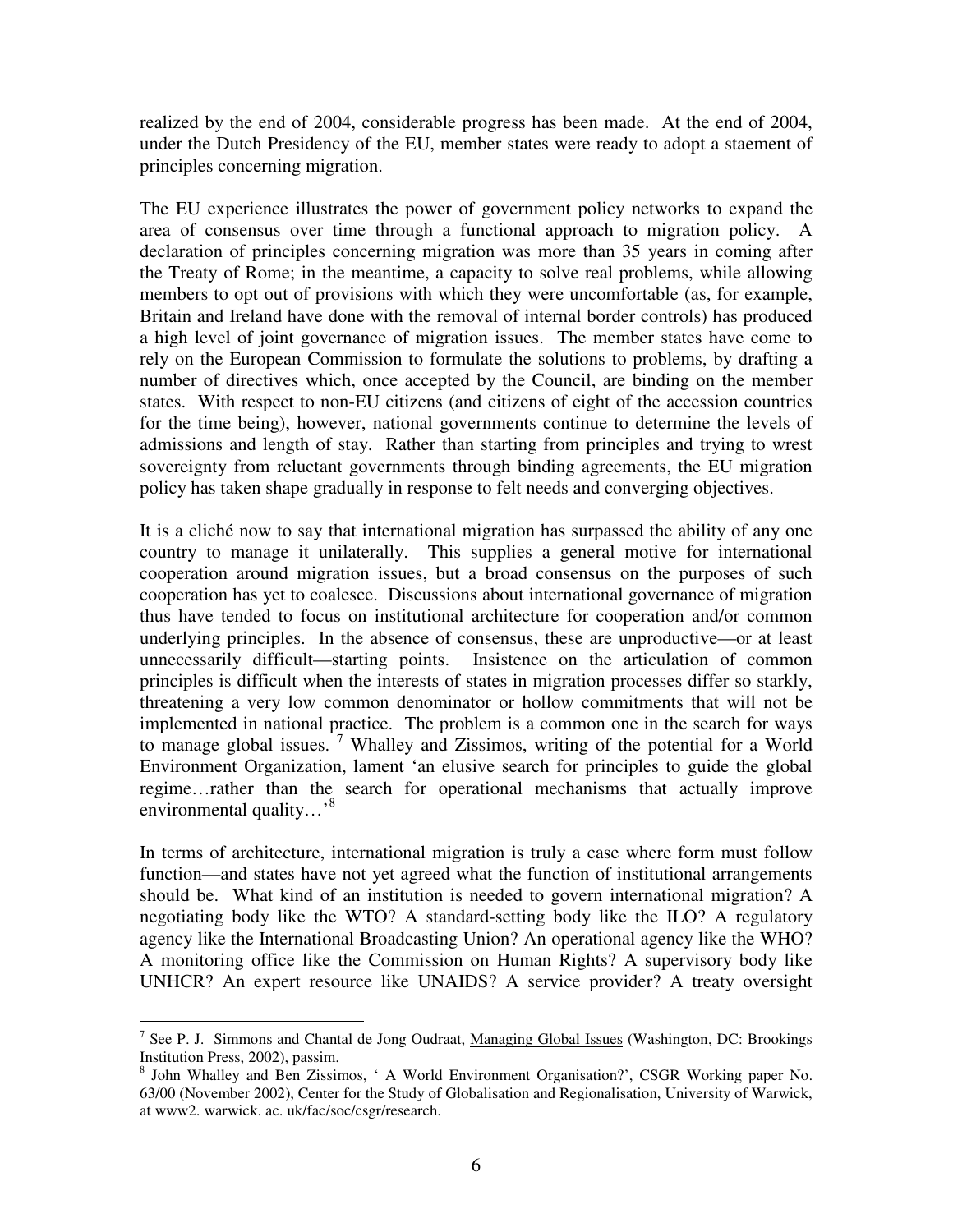body? The implications of the choice are profound: a framework for inter-state negotiation will look very different from a technical assistance agency.

The search for enhanced multilateral governance of international migration should begin with a consideration of what functions it would need to carry out for the good of countries of origin, destination and transit and for migrants themselves. The platform for the development of international governance of migration will have to begin with a limited number of widely agreed functions that respond to felt needs of states and address real issues in the societies affected by migration. A short list to begin with would likely include the following nine functions:

- Data collection, dissemination and analysis; monitoring of trends
- Policy research and development
- Technical assistance and training
- Provision of services
- A platform for discussion
- Support for negotiations
- Anti-trafficking initiatives
- Promotion of migration-related development initiatives
- Coordination

A number of important functions, in particular those relating to protection of migrants' rights, standard setting, immigration law enforcement and border control, compulsory returns, and facilitation of migration are not included in this list of starting points because the divisions among states on those issues are too pronounced for them to act as a basis for developing habits of cooperation at this stage.

Where do the capacities to perform the listed functions effectively exist, and what mechanisms are needed to develop or strengthen them? Will the actors within states who are responsible for migration functions persuade state treasuries to provide the resources necessary to put in place an extensive cooperative network of international governance?

#### **The roles and functions of existing organizations**

Some elements of the functions of international governance already exist, mostly in a limited way, within the major existing institutions and arrangements that deal with migration. There remain more gaps than duplications within the system. The combined resources devoted to governance of international migration fall far short of the magnitude needed to address the challenges of international migration today. The following is a brief description of the roles of the major multilateral institutions involved in migration issues.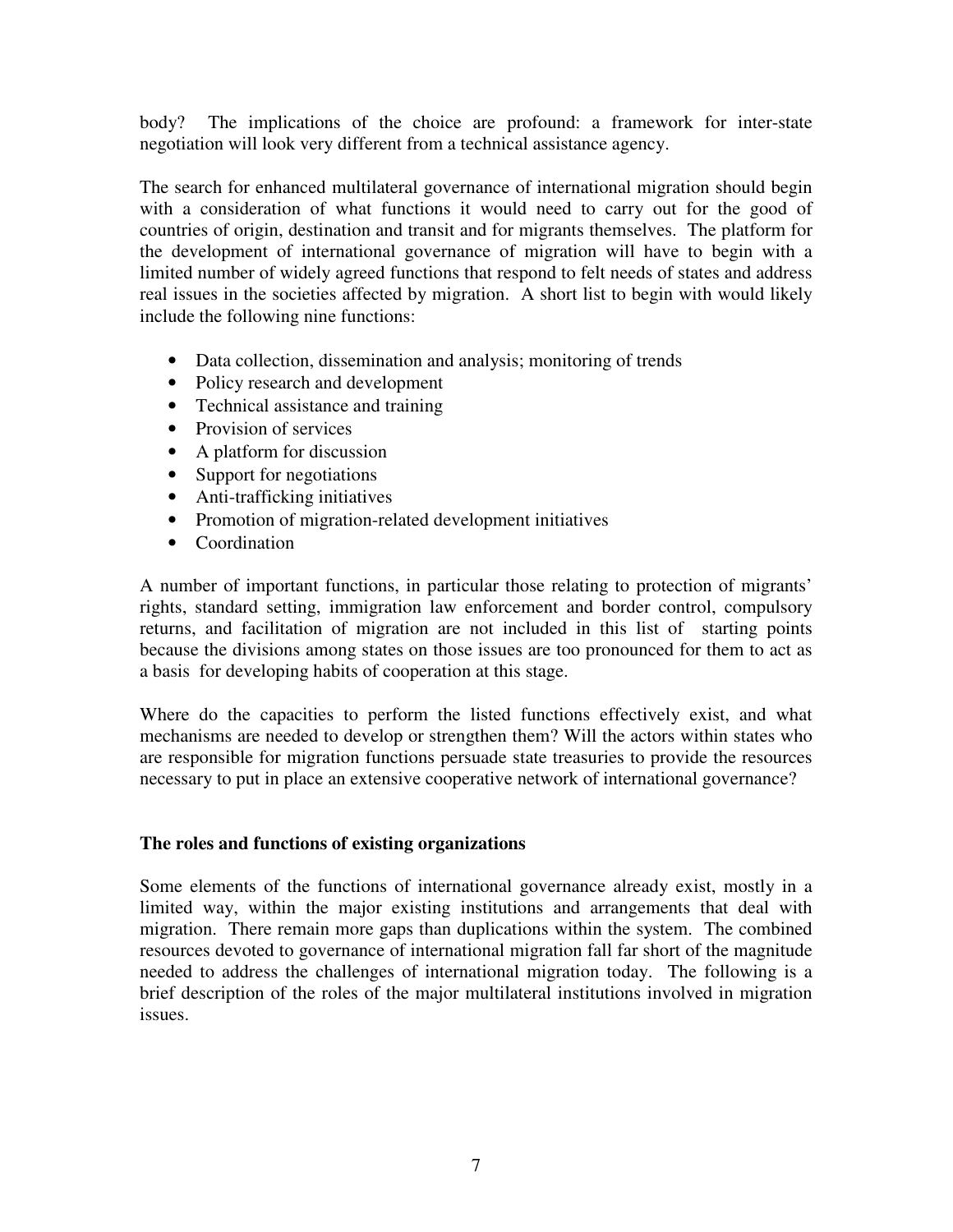# International Organization for Migration (IOM)

IOM provides migration services to its member states and to some migrants. Founded in 1951 to help resettle European displaced persons after World War II, IOM now has 105 member states and 41 state observers. It has over 4000 staff, and offices or sub-offices in more than 100 countries. It is not part of the UN system. IOM's Constitution was revised in 1989 and establishes the following purposes and functions of the organization:

- Make arrangements for the organized transfer of migrants to countries offering opportunities for orderly migration
- Concern itself with the organized transfer of refugees, displaced persons and other individuals in need of international migration services for whom arrangements may be made between the Organization and the States concerned, including those states undertaking to receive them.
- To provide, at the request of and in agreement with the states concerned migration services, such as recruitment, selection, medical screening, orientation, and so forth
- To provide similar service for voluntary return migration
- To provide a forum to states as well as international and other organizations for the exchange of views and experiences, and the promotion of cooperation and coordination of efforts on international migration issues, including studies on such issues in order to develop practical solutions.

IOM's budget and staff do not match its broad mission. ' It has been held to a 'Zero Net Growth' standard in recent years, even as its programs and ambitions have grown. Its work is largely "projectized", and dependent on member states to fund specific activities. As a result, it is given responsibility for many ad hoc activities, responding to the requests of governments to perform a service. Currently, IOM projects include managing the dispersal of compensation to victims of Nazi slave labor; returning rejected asylum seekers interdicted by Australia in the South Pacific; helping to process applicants for the US refugee resettlement program; running mass information campaigns warning of the perils of trafficking in Eastern Europe, and administering small return-of-talent programs. Its Migration Policy and Reseaarch Program acts as the Secretariat of the Berne Initiative. IOM has developed a strategic plan that would give more consistency and breadth to its action, around the theme of 'migration management'. It has identified four key areas of migration management as priorities for the organization: migration and development, facilitating migration, regulating migration, and forced migration. These areas take it deep into the substantive territory of other organizations such as ILO and UNHCR, which has created some tension with the UN agencies.

# World Trade Organization (WTO)

The WTO purpose is to bring about "reciprocal and mutually advantageous arrangements directed to the substantial reduction of tariffs and other barriers to trade" among its 144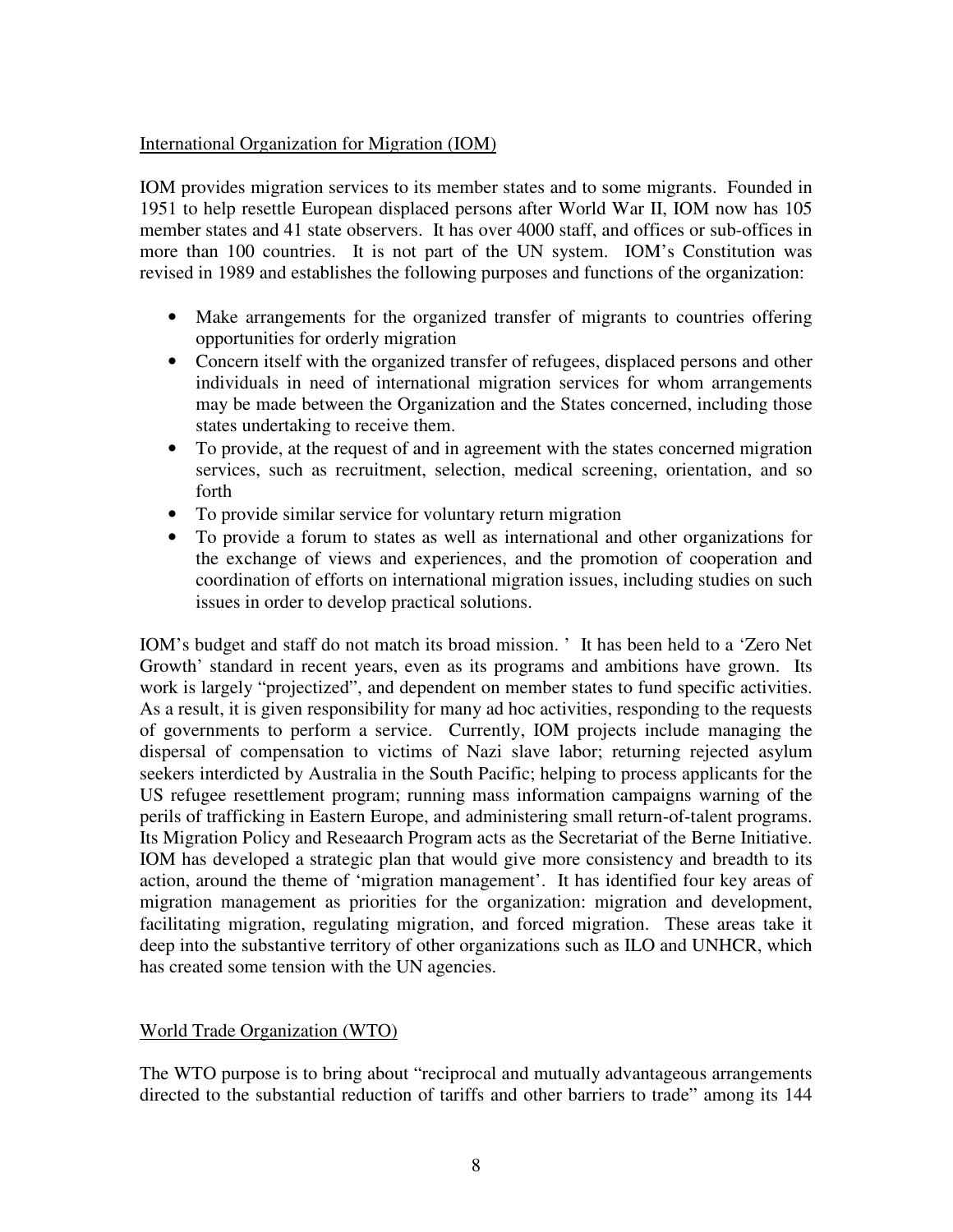members. The movement of people comes into WTO trade negotiations through the General Agreement on Trade in Services (GATS). GATS recognizes four modes of trade in services, one of which (Mode 4) involves service providers who are "natural persons" (human beings as opposed to "juridical persons" such as corporations) providing services in another country. The GATS does not confer any right on an individual to live and work in another country, but it does call on governments to reduce barriers and improve market access to Mode 4 foreign suppliers of services, whether they be bankers or construction workers. The existing Mode 4 commitments are heavily tilted toward highskill persons. Only about 17 percent of the commitments apply to low-skilled personnel. A number of big questions remain unanswered within the GATS framework, such as whether foreign service-providers who work for domestic companies are covered.

The GATS Annex on "Movement of Natural Persons Supplying Services under the Agreement" states that GATS shall not prevent governments from applying measures to regulate the entry of natural persons into their territory, or to regulate their "temporary" stay, or protect the integrity of borders. This provision makes clear that GATS obligations must be consistent with national immigration provisions. In all, WTO supervision of national regulation of the movement of people is much weaker than its supervision of goods, other services, and technology, and applies to a very narrow segment of international migration.

# International Labor Organization (ILO)

The ILO is a standard setting body with a unique tripartite structure in which representatives of labor union confederations, employers' association and governments play an equal role in decision-making. Founded in 1919, it is the only surviving body created by the Treaty of Versailles and became the first UN specialized agency in 1945. According to its Constitution, one of the purposes of the ILO is protection of the interests of workers employed in countries other than their own. The tripartite structure may explain in part why the ILO has been relatively quiescent on migration issues; unions, employers and governments have not seen eye-to-eye on development of standards for labor migration, with the union confederations being particularly concerned about the effect of migrant labor on the rights, conditions and remuneration of the domestic labor force.

The ILO sets and supervises international labor standards in the form of Conventions and Recommendations. These are drawn up by the annual International Labor Conference through negotiations among governments, unions and employers from all ILO member states, and require a two-thirds vote by Conference delegates for adoption. Member states are required to submit newly adopted Conventions to their legislature for a decision on ratification. Once ratified, the Conventions are binding. The treaties spell out labor protections that should be accorded to migrant workers, but their impact is weak. The standards on migrant labor were not included in the "core labor standards" laid out in the ILO Declaration on Fundamental Principles and Rights at Work, adopted by the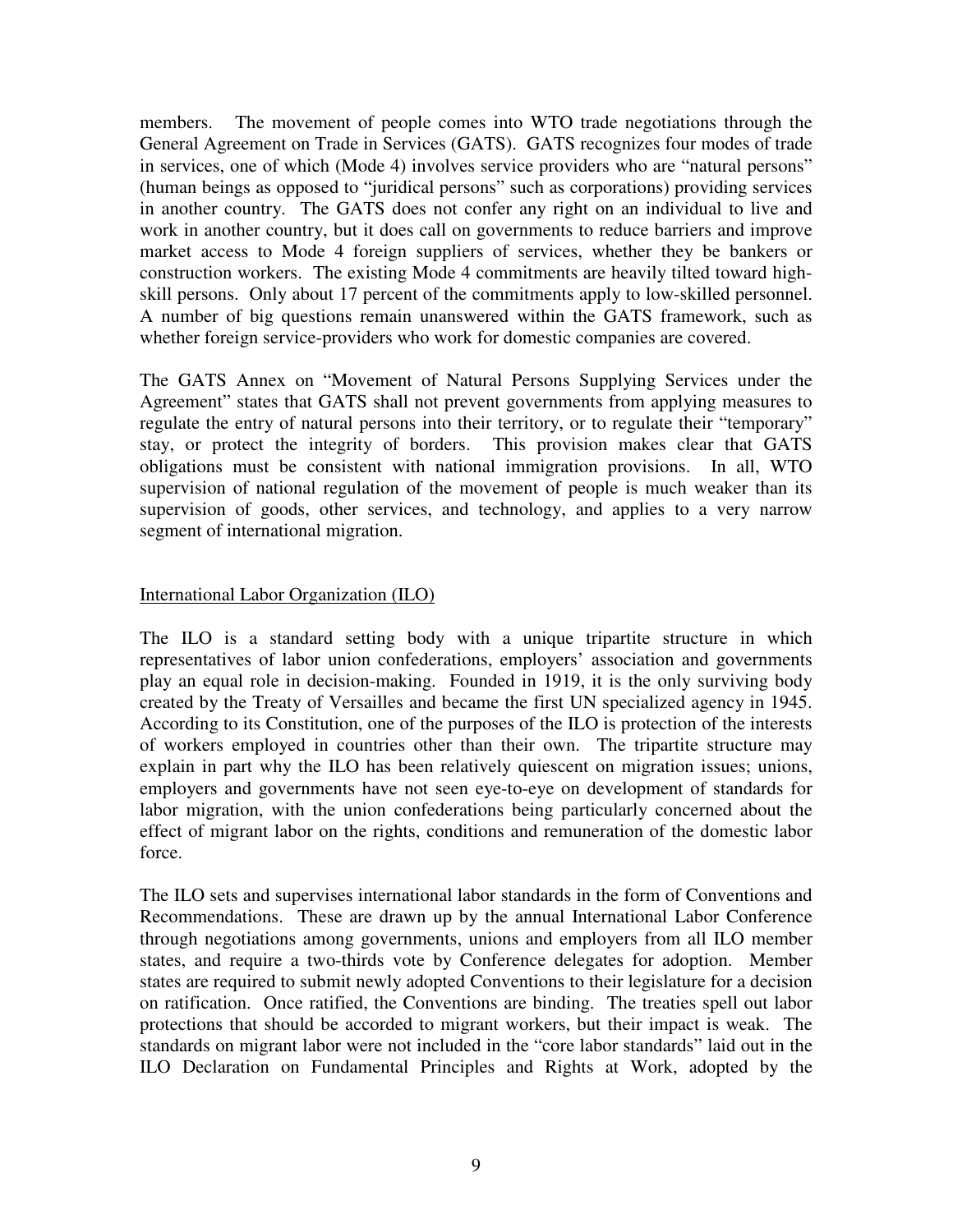International Labour Conference in 1999, although the Declaration does reaffirm the need to pay special attention to migrant labor.

Having been quite passive in the debate on international migration throughout the 1990s, the ILO rejoined the debate in earnest after the turn of the century. It created a World Commission on the Social Dimensions of Globalization, which had migration on its agenda, which reported in early 2004. International migration was the theme of the 2004 International Labour Conference, which called for the elaboration of a non-binding multilateral framework for the governance of labor migration.

# World Trade Organization (WTO)

The WTO purpose is to bring about "reciprocal and mutually advantageous arrangements directed to the substantial reduction of tariffs and other barriers to trade" among its 144 members. The movement of people comes into WTO trade negotiations through the General Agreement on Trade in Services (GATS). GATS recognizes four modes of trade in services, one of which (Mode 4) involves service providers who are "natural persons" (human beings as opposed to "juridical persons" such as corporations) providing services in another country. The GATS does not confer any right on an individual to live and work in another country, but it does call on governments to reduce barriers and improve market access to Mode 4 foreign suppliers of services, whether they be bankers or construction workers. The existing Mode 4 commitments are heavily tilted toward highskill persons. Only about 17 percent of the commitments apply to low-skilled personnel. A number of big questions remain unanswered within the GATS framework, such as whether foreign service-providers who work for domestic companies are covered.

The GATS Annex on "Movement of Natural Persons Supplying Services under the Agreement" states that GATS shall not prevent governments from applying measures to regulate the entry of natural persons into their territory, or to regulate their "temporary" stay, or protect the integrity of borders. This provision makes clear that GATS obligations must be consistent with national immigration provisions. In all, WTO supervision of national regulation of the movement of people is much weaker than its supervision of goods, other services, and technology, and applies to a very narrow segment of international migration.

#### UN High Commissioner for Refugees (UNHCR)

UNHCR's role in migration is, in formal terms, strictly after the fact. Once people have left their home countries because of a well-founded fear of persecution, UNHCR is mandated to ensure that they receive international protection in place of the national protection they have lost, and are not returned to a place where they would be in danger of losing their lives or liberty. (States are not obligated to admit refugees, but they are obligated not to return them once they have managed to enter. ) The organization also is tasked with seeking durable solutions to the plight of refugees, either by helping them to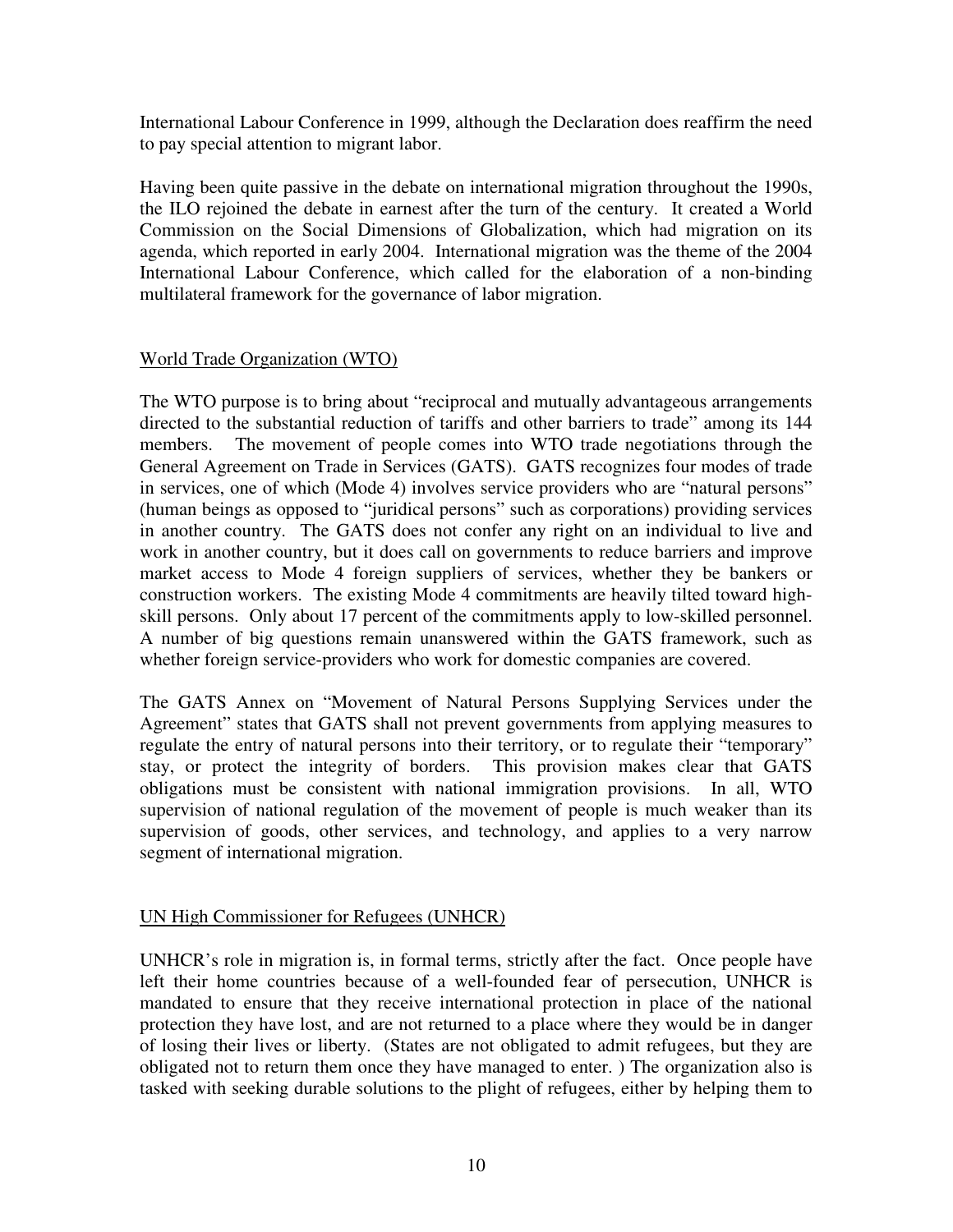return voluntarily to their country of origin or by assisting them to form an enduring tie with another state that will protect their rights and allow them to integrate socially and economically.

UNHCR's work is grounded in the 1951 UN Convention relating to the Status of Refugees, which currently has 141 signatory states. In addition to refugees as defined in the 1951 Convention, UNHCR may be, and frequently has been, asked to assist and/or protect forcibly displaced people who do not fall within the Convention definition. Currently, of the nearly 20 million people 'of concern' to UNHCR, 12 million are refugees, over 6 million are internally displaced people, one million are asylum seekers, and half a million are recently returned refugees.

Although UNHCR's responsibility is confined to that segment of the world's migrant's who have moved involuntarily, it is under increasing pressure to become more involved with voluntary migrants, chiefly at the intersection of asylum and migration concerns, particularly in Europe. European states experiencing a high level of concern with unauthorized entry of migrants, some of whom attempt to use the asylum channel to secure entry, urge UNHCR to cooperate with deterrent measures that in many cases have no safeguard to distinguish between refugees and illegal immigrants. It has also been asked to cooperate in the return of rejected asylum seekers, but has so far declined. UNHCR is exploring ways in which it might cooperate with other international organizations to develop a more comprehensive approach to international migration issues.

# The United Nations Secretariat and General Assembly

*The Department of Economic and Social* Affairs is responsible for follow-up to the ICPD. Within DESA, the *Population Division* collects data on migration and monitors trends. In 2000, it issued a report on "Replacement Migration", which projected the numbers of immigrants that would be required in selected countries to maintain a) current population levels, b) current size of the working-age population, and c) current dependency ratios. The report played a significant role in focusing attention on the role that migration might play in countries (especially in Western Europe and Japan) experiencing a "birth dearth". The Population Division continues to explore the implications of migration trends, and emphasizes the importance of high-quality data collection.

 The Population Division also convenes annual 'coordination meetings' among UN agencies and departments, with governments and independent experts also invited to attend. The first of these, in 2002, focused on data issues; the second on the migrationrelated activities of the participating entities; and the third and most recent on preparations for the High Level Dialogue in the General Assembly in 2006. The meetings provide a valuable opportunity for information-sharing and brainstorming, but do not really perform a coordination function beyond that. DESA will be responsible for much of the preparation for the High Level Dialogue, which many see as an important platform for discussion in itself, and which could lead to a more continuous platform.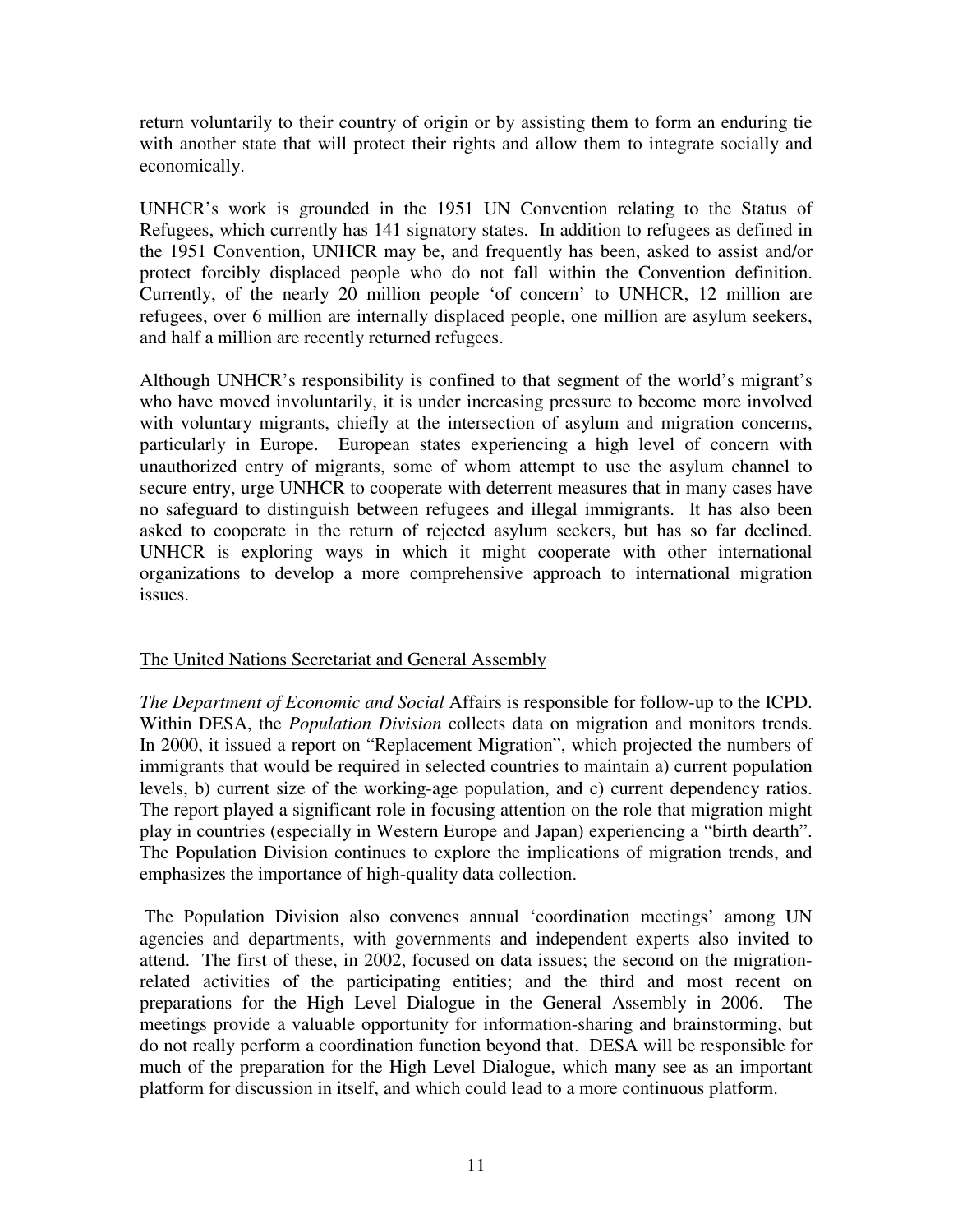The Statistics Division of DESA collects and works to improve migration statistics; it also provides some training and technical assistance on statistical issues. One of its goals is to persuade states to harmonize their definitions and methodology in data collection. UNFPA also funds data collection efforts and provides technical assistance for them through the IMP.

## The Human Rights Commission

The 53-member United Nations Commission on Human Rights (CHR), created in 1947, is the main UN body that deals with human rights. Its functions include standard setting and drafting of conventions and treaties as well as the elaboration of a number of country and thematic mechanisms to deal with violations of human rights - civil and political, as well as economic, social and cultural - in all world regions These mechanisms monitor compliance by States with international human rights law and investigate alleged violations of human rights. The thematic mechanisms include a Special Rapporteur on the Human Rights of Migrants, appointed in 1999, whose mandate is "to examine ways and means to overcome the obstacles existing to the full and effective protection of the human rights of this vulnerable group, including obstacles and difficulties for the return of migrants who are non-documented or in an irregular situation. " In 1997 the Human Rights Commission established a Working Group on Migrants, with the mandate to a) gather information on obstacles to the protection of the human rights of migrants and b) to elaborate recommendations to strengthen the promotion, protection and implementation of the human rights of migrants.

# UN/Bretton Woods Economic Organizations

Given the importance of remittances from international migrants in the economies of many developing countries, it is remarkable how little and how unsystematically international economic institutions have dealt with migration processes. Since shortly after the turn of the millennium, however, the World Bank has begun to do (and commission) research and analyze data relating to migrant remittances, and some of the other linkages between migration and development. It is also cooperating with a number of other national and regional organizations to explore remittance issues. Attention to the subject of migration has grown considerably in the last two or three years, but the subject does not earn the attention one might expect for the second- or third-largest source of foreign exchange in country after country. The UN Development Program remains on the sidelines with respect to migration; the TOKTEN return-of-talent program is its sole systematic activity.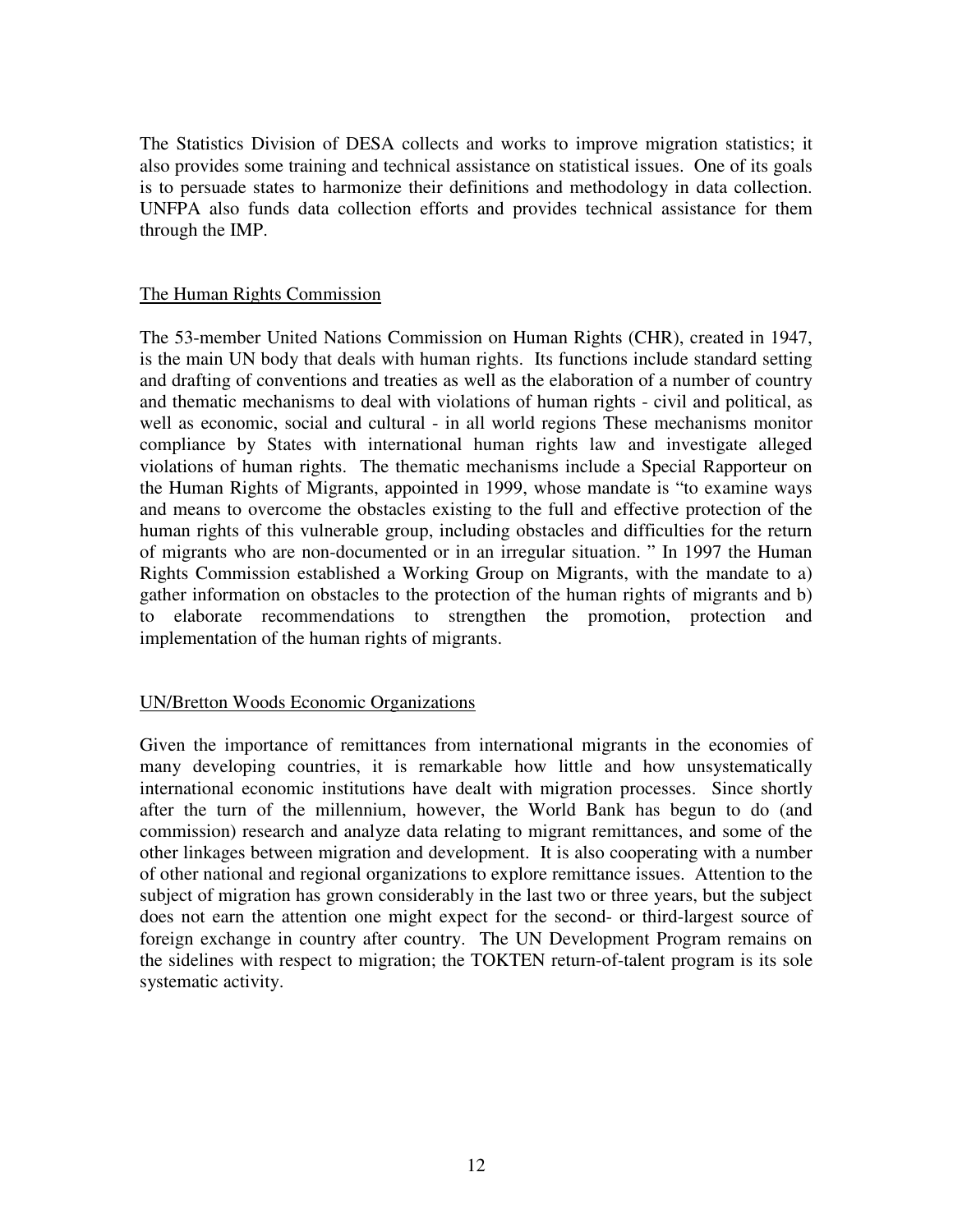#### **Inter-agency mechanisms**

The International Migration Policy Programme (IMP) is co-sponsored by UNITAR, UNFPA, ILO and IOM. It offers capacity-building and training for national and regional migration practitioners. The common training in a number of regions contributes to building a basis of common language and assumptions across regions.

The Geneva Migration Group brings together the heads of six agencies that work on migration: UNHCR, IOM, ILO, OHCHR, UNCTAD, and UNODC. They meet quarterly, or more often if needed, and plan to ecange iformation, identify critical issues, develop conceptual thinking, provide leadership system-wide, contribute to each others' initiatives, promote debate on the issues, and 'work towars integrating human rights, refugee protection, criminal justice and victim-related dimensions in the general debate on migration'. 9

# **Global processes and policy fora**

Dialogue and debate on international migration have proliferated in the period since about 1999, demonstrating that the subject is very much on the international public policy agenda. (This paper does not include description of the many regional processes that have proliferated around the world. ) The globally inclusive efforts that are planned or have taken place in multilateral contexts, such as the High Level Dialogue in the General Assembly, IOM's Migration Policy Dialogue, UNHCR's Global Consultations, the International Labor Conference and so forth show that the gap between words and practical results may be large. The Global Consultations were productive both of legal interpretations which expanded the envelope of refugee protection and elicited a recommitment of states to the principles of the Refugee Convention. But perhaps one ought not to hold these processes to too high a standard. There is value in dialogue for its own sake—for the role it plays in knitting together the policy networks that, in Anne Marie Slaughter's conception, are the building blocks of global governance.

Of the ongoing global processes, the Berne Initiative probably comes closest to Slaughter's model. It is a very loose network, but it has brought in, through a series of regional consultations, a large number of government policy-makers and program implementers. Its product is an 'Agenda for Migration Management' consisting of a set of 'common understandings' and 'effective practices' in migration management. The first of these reaches only a fairly low common denominator, and includes some 'understandings' that get little more than lip service from many states. The second is meant to be purely descriptive of what states are doing rather than prescriptive, but the implication clearly is that the weight of common practice should be persuasive to other states in formulating their own actions. The Berne Initiative does not push states further than they are willing to go, not requiring any specific commitments from them.

<sup>&</sup>lt;sup>9</sup> Geneva Migration Group, 'Terms of Reference', nd.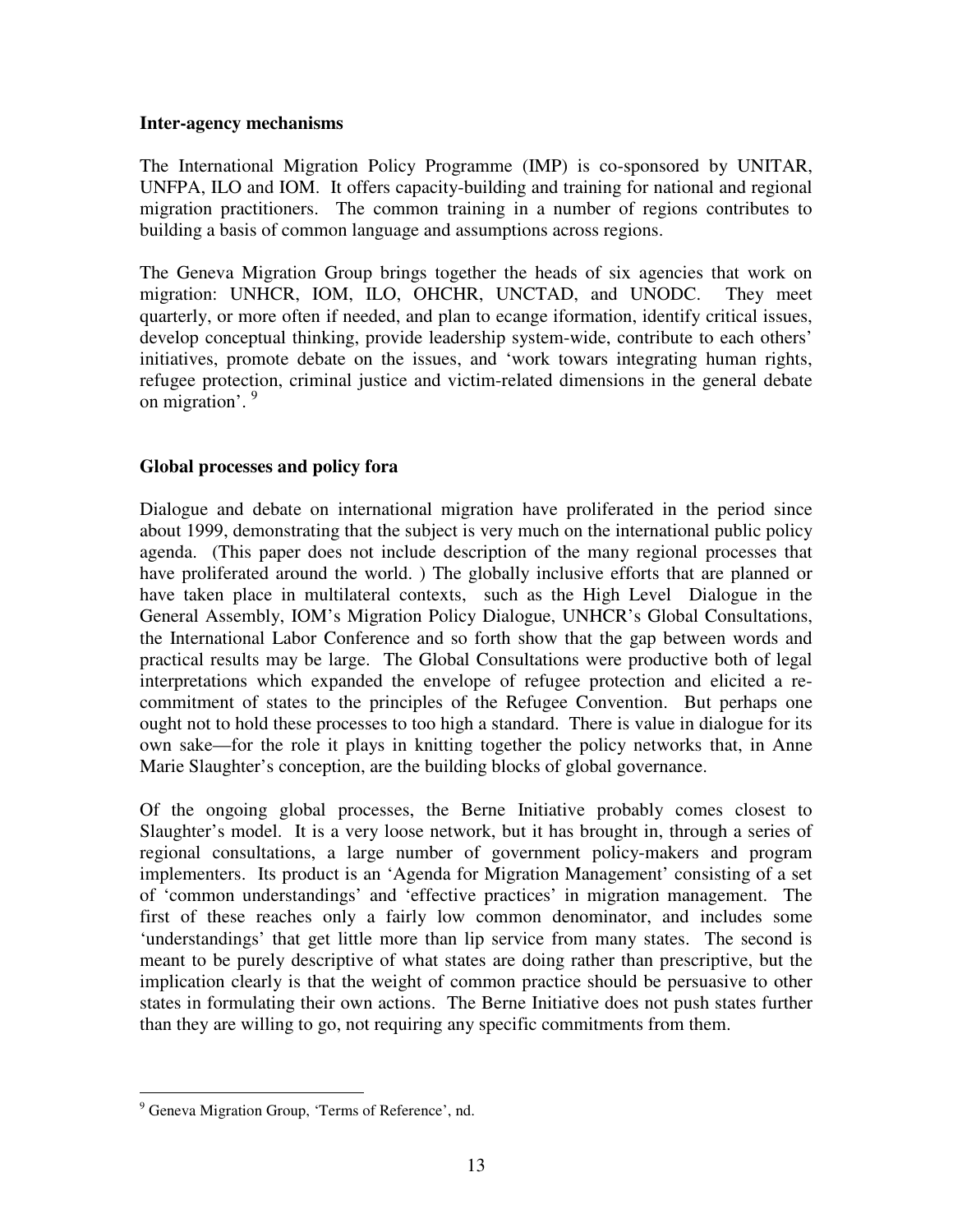The weakness of the Berne Initiative derives from its strength as a forum for governmental practitioners: it does not include the non-state actors who are so important in international migration processes. The only one of the existing global processes that does explicitly include the private sector and representatives of civil society is the Hague process. It is heavily and deliberately normative. Its central document is a set of 21 principles making up The Hague Declaration. Its inclusiveness makes it distinctive as well as useful, but it is chronically underfunded and understaffed. It provides an important counterpoint to the state-centered processes mentioned earlier.

#### **Policy options**

A number of specific proposals have been put forward to fill the governance gap in the arena of international migration. Some of the most prominent are briefly evaluated below.

#### *Create a new agency*

The *de novo* creation of a World Migration Organization within the United Nations system was discussed above as an example of governance from the top down. . The advantage of doing so would be to consolidate responsibility for the many overlapping categories of forced and voluntary migrants into one entity, thereby reducing problems of coordination, overlap, and gaps. States, especially the major migrant-receiving countries, are unlikely to agree to the creation of a new agency, for financial and even more for substantive reasons. Most would see it as encroaching upon domestic policy-making prerogatives and fear that it would foster dissension between North and South. The inability to reach wide agreement on a world migration conference as a follow-up to the ICPD, and the low ratification of the ILO and UN migrant labor treaties, are indicative of the lack of enthusiasm for a WMO at this stage.

#### *Designate a 'lead agency' from among existing agencies*

UNHCR and ILO are the most likely candidates in the UN system for permanent lead agency for migration, an institutional arrangement that has the advantage of avoiding a divisive and probably fruitless debate on the creation of a new agency. Neither has the expertise to cover the full spectrum of migration issues, however; furthermore, the ILO's unique tri-partite structure would probably disqualify it in the eyes of many states that would not accept the participation of employer and trade union associations in decisionmaking on migration policy. (This is why the Convention on the Rights of Migrant Workers and their Families came out of the General Assembly rather than ILO. ) ILO does not have the operational expertise to provide relief and protection in the field to refugees and internally displaced people. UNHCR lacks the economic expertise required to address labor migration issues. Many would undoubtedly see an attempt to bring labor and family migration into UNHCR's portfolio as detracting from its refugee protection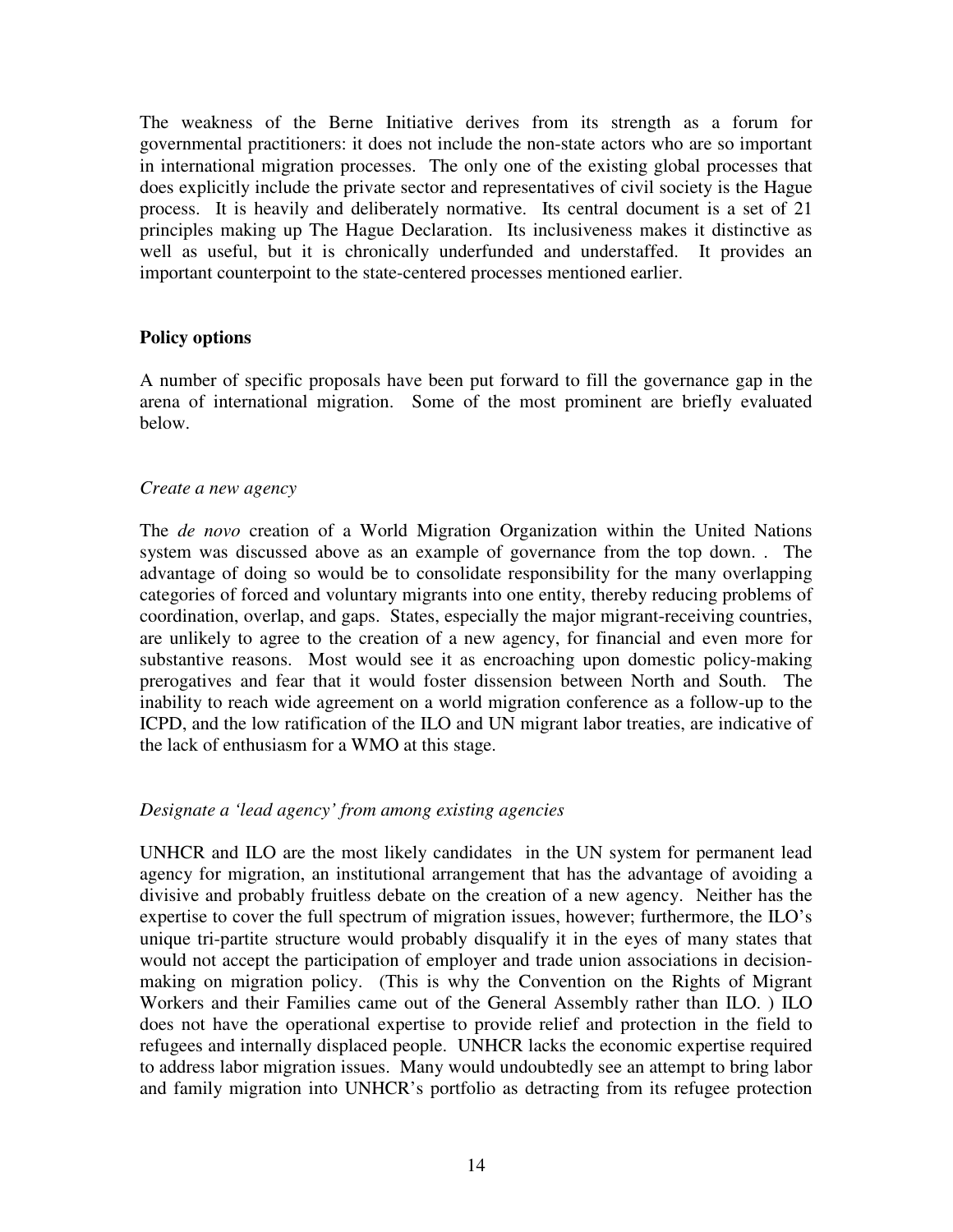mandate. Other UN agencies that deal with some aspect of migration are likely to object to having their expertise subsumed or dominated by the lead agency, as was seen with the IDP lead-agency debate.

# *Bring IOM into the UN system*

The International Organization for Migration has the broadest mandate for migration issues of any international institution. There is strong interest within IOM's leadership and among some member states of its Council, in seeing IOM become a specialized agency of the United Nations. This could happen either directly, by a vote of the General Assembly and the IOM Council, or indirectly, by a gradual rapprochement between IOM and other agencies with migration responsibilities. In the latter process, IOM would gradually assume some of the functions of other agencies and emerge as the *de facto* WMO. This path could avoid raising states' fears about dealing with the unknown quantity of a brand-new organization, and give them the opportunity to check the process if the result was not developing in a way that met their needs. Three kinds of problems could arise with this option. First, there would likely be substantial bureaucratic resistance from other agencies, funds and departments to the absorption of some of their functions. This could perhaps be overcome if states were consistent in their support for the new arrangement. More serious is the likely problem of resources. Although IOM has grown rapidly in size and reach, it remains an agency with limited capacity. Its strategy paper presented at the  $88<sup>th</sup>$  session of the IOM Council (November, 2004) noted that 'financial contributions from Member States have not always allowed IOM to increase its capacities to the extent required to best be able to fulfill the agreed…objectives. A third problem that would need solving is IOM's limited mandate: in particular, it has no protection mandate or standard-setting mechanism. The organization in 2004 has proposed a revised set of strategic objectives which includes the injunction to 'work toward promoting international migration law including enhanced protection of migrants rights and welfare', but that is not yet incorporated in the IOM's constitutional mandate.

None of these problems are insurmountable if states are willing to reinforce IOM's resources and mandate very substantially. To bring the organization into the US system without doing this would represent a deterioration from the status quo, as it would close off other options for the evolution of governance.

#### *A coordination model*

Analogous to the 'Comprehensive Approach" for Internally Displaced People, this model has been quite heavily discredited by the lack of commitment of participating agencies genuinely to coordinate their migration-related work. It does, however, create some synergy and visibility for the issue in question and encourages agencies to give higher priority to it. A stronger version might build on the experience of the internal displacement issue, and create a Special Representative of the Secretary General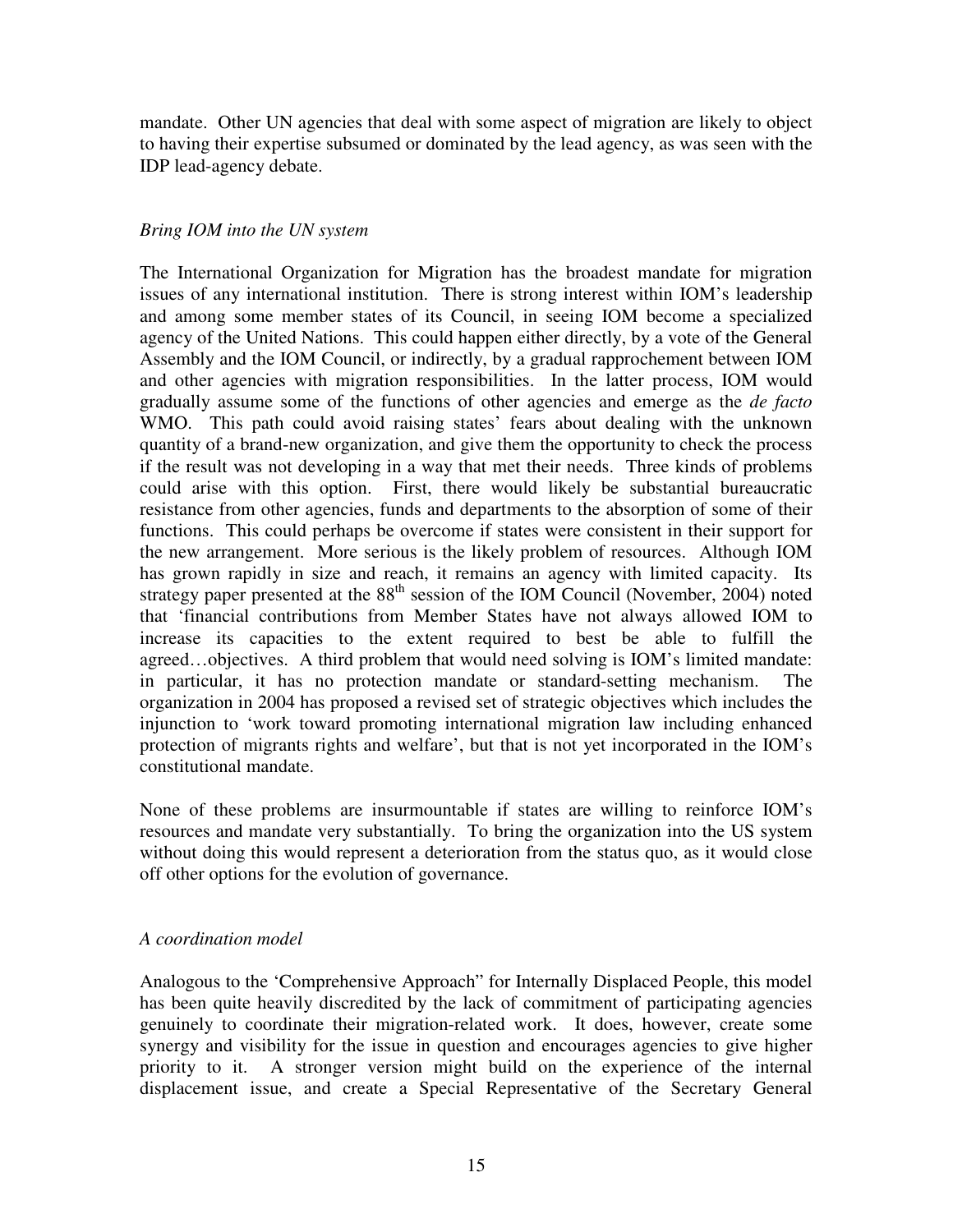simultaneously with a dedicated research and technical unit. It remains, however, a weak option for moving toward global governance.

# *A leadership model*

One objective of this avenue would be to forge greater cooperation among agencies, but the emphasis would be on conceptual and policy leadership for member states as well as for international agencies and programs—including, importantly, the Bretton Woods institutions and the regional development banks. It would require the establishment of a small, high-powered unit within the Office of the Secretary-General with the stature and expertise to command the respect of actors outside the UN system and the attention and cooperation of those within. In addition to the agencies, funds, departments and programs of the UN system and IOM (whether IOM is incorporated into the UN system or not), it would relate to the General Assembly and member governments' migration experts, as well as regional and ad hoc processes. It would not be operational, but would act as an internal think tank for policy development. It could take on the functions of a 'leading Secretariat" to the Geneva Migration Group, with the right of initiative on matters of policy coordination and coherence. One of its most important functions would be to convene 'policy networks' of migration officials from national governments, intergovernmental organizations, and other stakeholders. This option is relatively economical in terms of financial resources, but high-risk, as they effectiveness of the migration secretariat would be dependent on the ability to produce ideas and analysis of a quality that has not very often been a hallmark of efforts within a large bureaucracy.

# *A WTO model*

Another option would be to replicate the World Trade Organization model and proceed through successive rounds of negotiation toward multilateral agreements on specific migration issues. This route is lengthy and painstaking, and riddled with compromises that would undoubtedly be painful to those in whose minds migrants' rights are uppermost. The WTO model rests on the assumption of mutual self-interest in a wellfunctioning trading system; an analogous assumption is also a practical (and justified) starting point for international cooperation on migration.

The international consensus on migration issues is probably too weak and fragmented at this time to support the creation of a powerful and well-resourced global organization. A policy network built on high-quality analysis and initiative may be the most promising because the most open-ended. Changes in the international migration regime must be built from the ground up with the hard work of policy development and consensus building.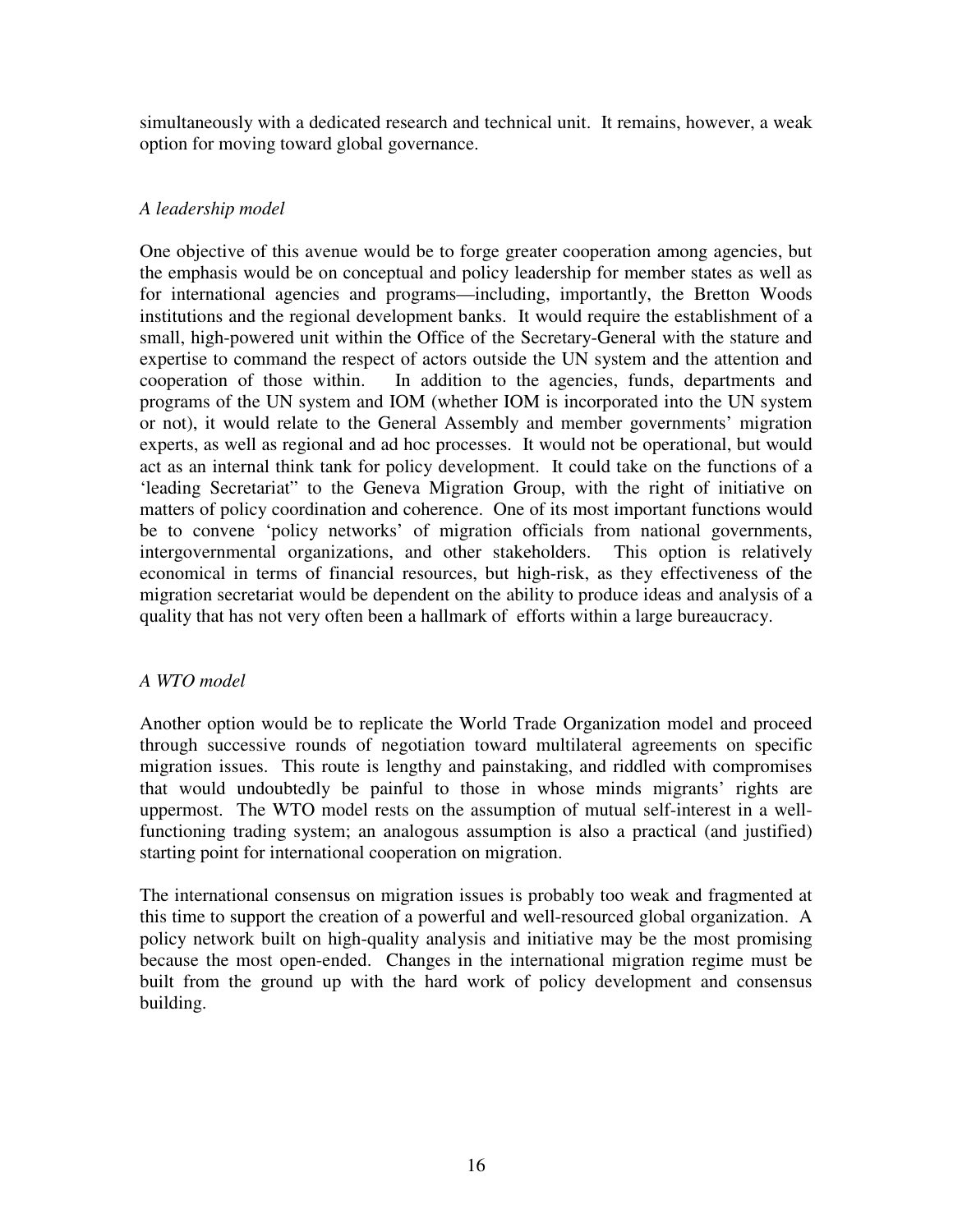# **Conclusions**

Building beyond international cooperation toward international governance requires acknowledging that different states have different goals, compromising where possible, and building first on recognized common objectives—the need for more knowledge and understanding of migration phenomena, fewer deaths of migrants in transit, reduction of the influence of criminal networks, minimizing tensions between migrant and host communities, greater safety and dignity for migrants, increased national security, the maximum mutual benefit from migration, and a general capacity to implement policies that have been embraced.

The evolution of an international regime for the governance of migration will need to be underpinned by a conceptual basis that evolves at least as fast as the realities of population movements. This is not to be taken for granted. The very use of the term 'migration management' suggests a slightly old-fashioned, pre-globalisation assumption of state control over migration processes. One of the weaknesses of the Migrant Workers convention, as Pecoud and de Goucheteneire point out, is that is was formulated at a time when the recruitment of foreign labor by industrialized and oil-producing states was the dominant paradigm of international migration. Now the same states are preoccupied with control over entry, combating illegal immigration, trafficking, and security threats associated with foreigners. They point out, "today few migrants follow states procedures in moving from one country to another. They rely on private agencies or their own networks…. States do not have the power to fully impose the conditions in which migration takes place'. <sup>10</sup> Even the term 'migration' suggests a 'there-to-here' dichotomy that is no longer accurate in a world where many migrants keep one foot in two worlds and move between them virtually if not physically on a regular basis.

Today, it is perhaps more useful to think in terms of a 'global mobility regime', in which states are only one of a number of important actors, than in terms of an inter-state regime of migration management. One simple reason is that short term movements, which are not considered migration—such as for temporary work contracts, family visits, seasonal labor, or study—are part of the package that must be included in the full range of policy instruments for the governance of international migration. Another, more complex reason, is the proliferation of actors who make decisions about international mobility independently of state frameworks of regulation.

With governments finding it increasingly difficult to regulate international migration, the debate about international governance should be framed not in terms of ceding sovereignty but rather in terms of reclaiming it and exercising it collectively in a manner consistent with the needs of labor markets, the integrative capacity of the host societies, the development potential of migration for the countries of origin, humanitarian norms and the obligation to protect the fundamental human rights of migrants. Above all, the frameworks established for cooperative evolution of international migration must work with rather than against the realities of globalization. People do not move as easily as financial capital, perhaps, but unlike traded goods or services, they move of their own

<sup>&</sup>lt;sup>10</sup> Pechoud and de Goucheteneire, op. cit., p. 9.